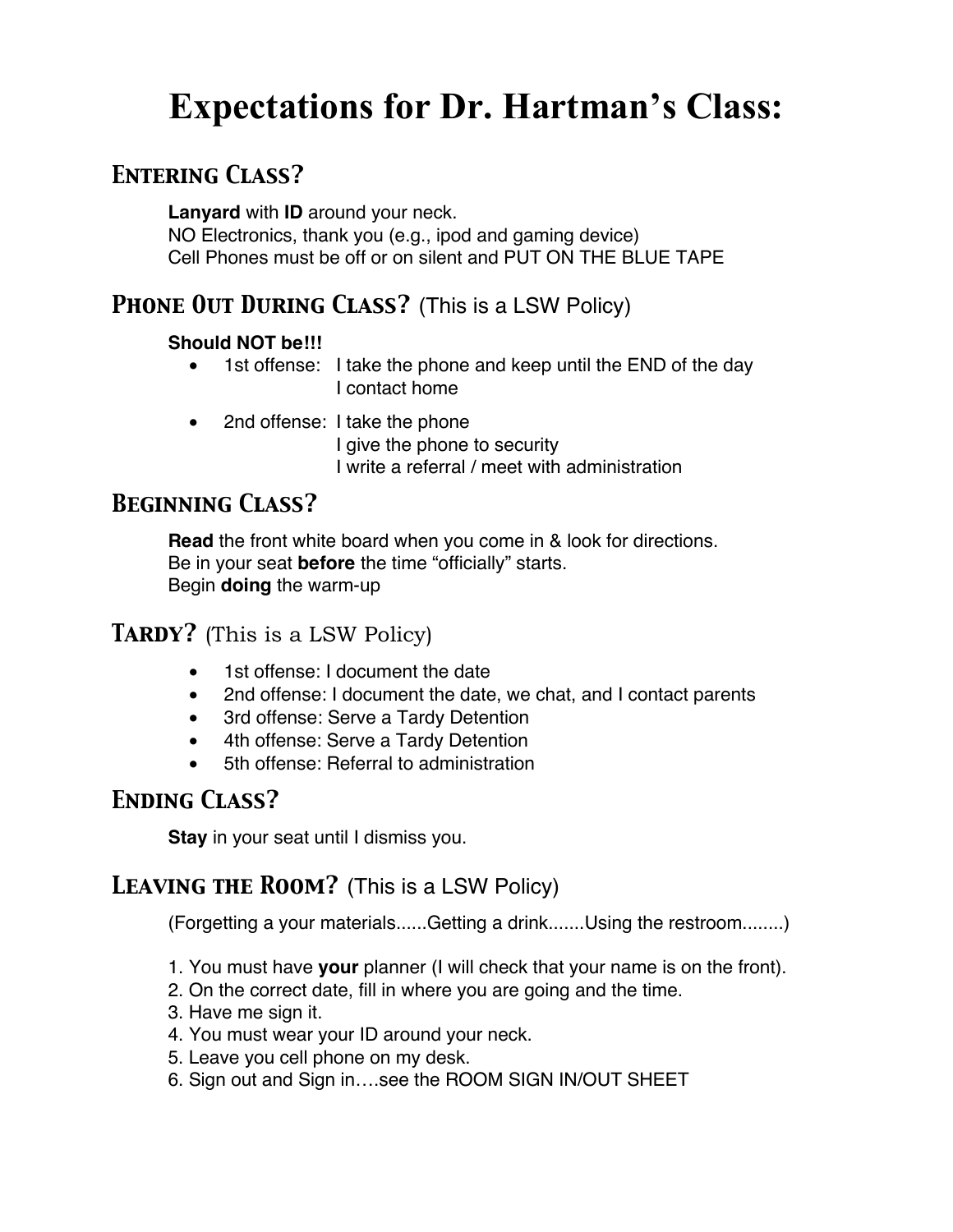# *Calculators*

**Bring** the calculator that has been check out to you (if applicable). I will **not** loan out additional calculators if one is forgotten. You are responsible for this piece of equipment.

## *Food / Drink* (This is a LSW Policy)

Water is the **ONLY** thing allowed in the classroom

# *Gum Policy*

Students may chew gum unless the privilege is taken away

## *Suggested: Heading your paper*

**Name Section/Page Date**

Example:

Dr. Hartman 3.2 on page 121 2/15/2003

# *Suggested: Doing Work*

Use **3-hole** punched paper. Make sure the holes do **not** get ripped. Use a **pencil**. Neatly **Organize** your work. Leave **room** to show your work. (Do not cram it all in at the top.) **Show your work!**

## *Turning in work*

Make sure you have a heading on your paper. Make sure the holes do not get ripped. Since organizational skills are key for success in any math class, you need to keep notes, homework and other work organized in some type of binder! Ripping out the holes prevents you from putting it back in your binder!

## *Getting Work Back*

Look over your work and **learn** from your errors! **Place** the work in the correct section in your binder. Since the 3-hole are not ripped....the paper **will** stay put!!!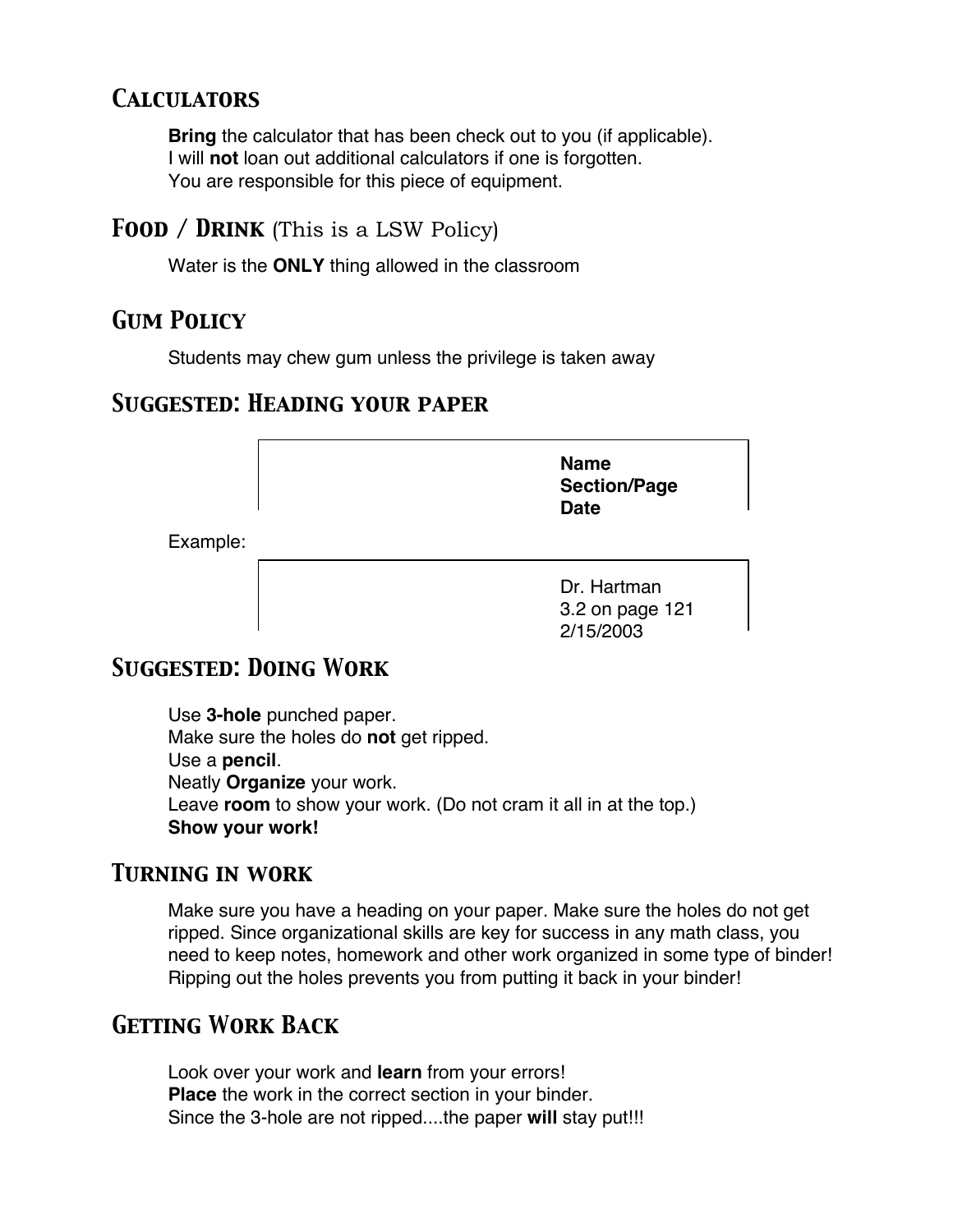# *Turning in Late work*

Make sure you head your paper. Make sure the holes do not get ripped.

At the **top**:

write **ABSENT** if you were absent when it was due write **LATE** if it's late.

#### *If you know you are going to be gone*

When you know....**let me know**. Make sure the **office** knows. I will try to get you all of the **work** you will miss. I will expect you to complete **all** work by the time you return to class.

## *If you have to be gone for a school activity*

Make up (or at least make the arrangements): Homework Quizzes **Tests** Etc… **BEFORE** you are gone for the activity. This is a school policy…

#### *If you have been absent*

You own the **responsibility** to find out what went on. Check my website (isite.lps.org/dhartman/web/index.html) Click on the appropriate math log Make up the work! You **must** complete that work in a reasonable amount of time (my discretion) You will use the **math testing room** before/after school to make up any **tests / quizzes** that you miss.

## *Taking a quiz, test, or other assessments*

I must approve of any notes/aids to be used on any assessment.

## *Making up a missed test, quiz, or other assessment*

You will make up these in the math testing room.